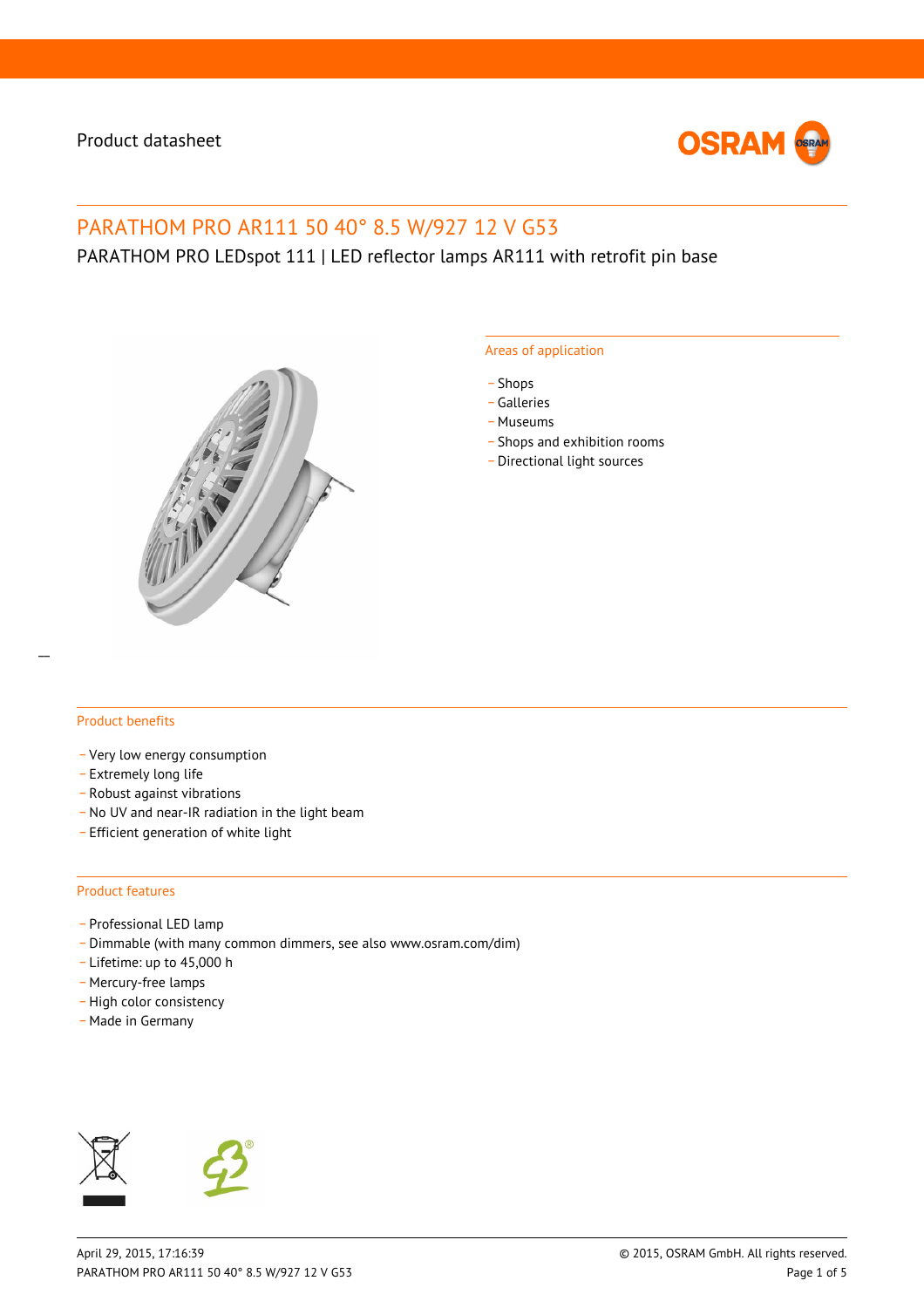#### Technical data

## **Electrical data**

| Rated wattage                          | 8.50 W    |
|----------------------------------------|-----------|
| Nominal wattage                        | 8.50 W    |
| Nominal voltage                        | 12.0 V    |
| Claimed equiv. conventional lamp power | 50 W      |
| <b>Rated luminous flux</b>             | 450 lm    |
| <b>Operating frequency</b>             | $5060$ Hz |
| Power factor $\lambda$                 | 0.92      |

### **Photometrical data**

| <b>Nominal luminous flux</b>         | 450 lm            |
|--------------------------------------|-------------------|
| Color temperature                    | 2700 K            |
| Color rendering index Ra             | 90                |
| Light color (designation)            | Warm White        |
| Standard deviation of color matching | $<$ 4 sdcm        |
| Nominal useful luminous flux 90°     | 450 lm            |
| Rated useful luminous flux 90°       | 450 lm            |
| Rated peak intensity                 | $1200 \text{ cd}$ |

## **Light technical data**

| Beam angle                         | 40 <sup>°</sup>  |
|------------------------------------|------------------|
| Warm-up time (60 %)                | 0.00 s           |
| <b>Starting time</b>               | 0.0 s            |
| Nominal beam angle                 | 40 <sup>°</sup>  |
| Rated beam angle (half peak value) | 40.00 $^{\circ}$ |

# **Dimensions & weight**

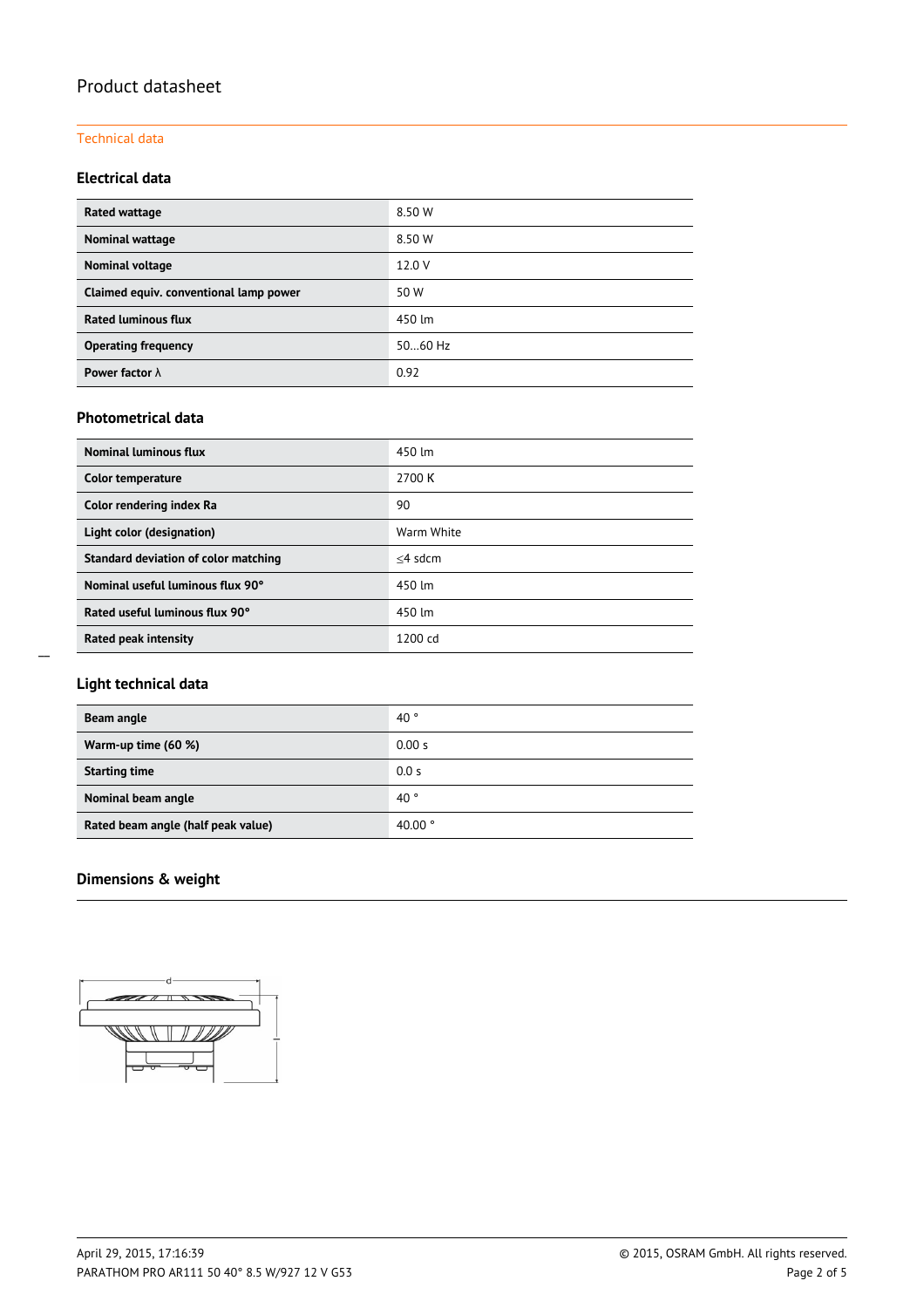| Overall length    | 58.5 mm            |
|-------------------|--------------------|
| <b>Diameter</b>   | $111.0 \text{ mm}$ |
| <b>Outer bulb</b> | AR111              |
| Length            | 58.5 mm            |
| Maximum diameter  | $111.0 \text{ mm}$ |

#### **Lifespan**

| Nominal lamp life time                  | 45000 h |
|-----------------------------------------|---------|
|                                         |         |
| Rated lamp life time                    | 45000 h |
| Number of switching cycles              | 1000000 |
| Lumen main.fact.at end of nom.life time | 0.70    |

#### **Additional product data**

| <b>Base (standard designation)</b> | G53                                                                                                                                                                                                                                                                                                                                                          |
|------------------------------------|--------------------------------------------------------------------------------------------------------------------------------------------------------------------------------------------------------------------------------------------------------------------------------------------------------------------------------------------------------------|
| <b>Mercury-free</b>                | Yes                                                                                                                                                                                                                                                                                                                                                          |
| Appropriate disposal acc. to WEEE  | Yes                                                                                                                                                                                                                                                                                                                                                          |
| <b>Product remark</b>              | All technical parameters apply to the entire lamp/Due<br>to the complex production process for light-emitting<br>diodes, the typical values shown for the technical LED<br>parameters are purely statistical values that do not<br>necessarily match the actual technical parameters of<br>each individual product, which can vary from the<br>typical value |

 $\overline{a}$ 

| <b>Dimmable</b> | Vec<br>. .<br>ີ |
|-----------------|-----------------|

1) With many common dimmers

## **Certificates & standards**

| <b>Energy efficiency class</b> |              |  |
|--------------------------------|--------------|--|
| <b>Energy consumption</b>      | 10 kWh/1000h |  |

## **Country specific categorizations**

| <b>ILCOS</b>    | DRR-8,5-12-G53-111/40 |
|-----------------|-----------------------|
| Order reference | PPAR111 5040 8,       |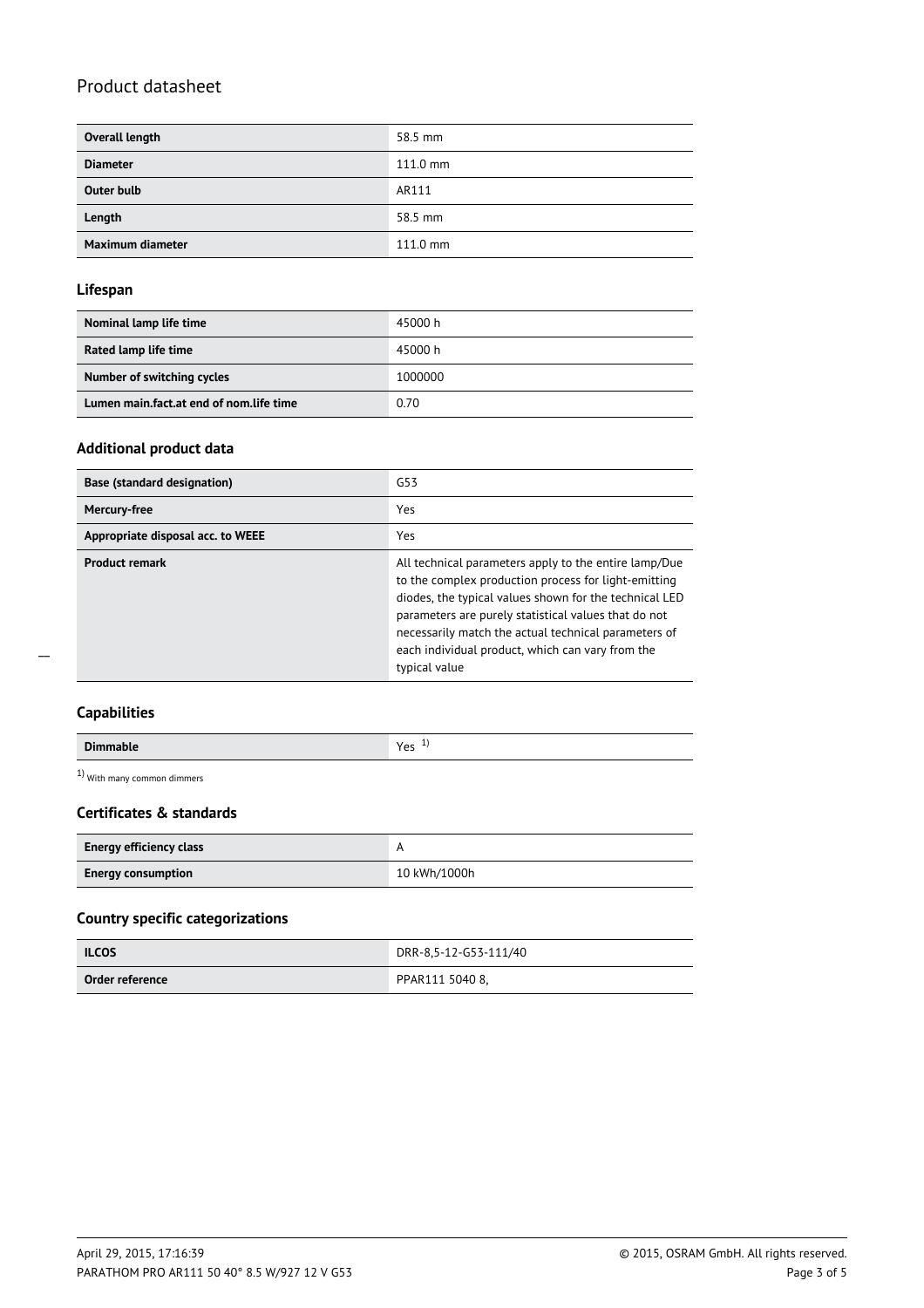## **Light Distribution**



Spectral power distribution



Guarantee

 $\overline{a}$ 

Equipment / Accessories

\_ Suitable for many commercially available electronic or conventional transformers

#### Logistical Data

| <b>Product code</b><br><b>Product description</b><br>Packaging unit<br>(Pieces/Unit) | Volume<br>Dimensions (length<br>x width x height) | Gross weight |
|--------------------------------------------------------------------------------------|---------------------------------------------------|--------------|
|--------------------------------------------------------------------------------------|---------------------------------------------------|--------------|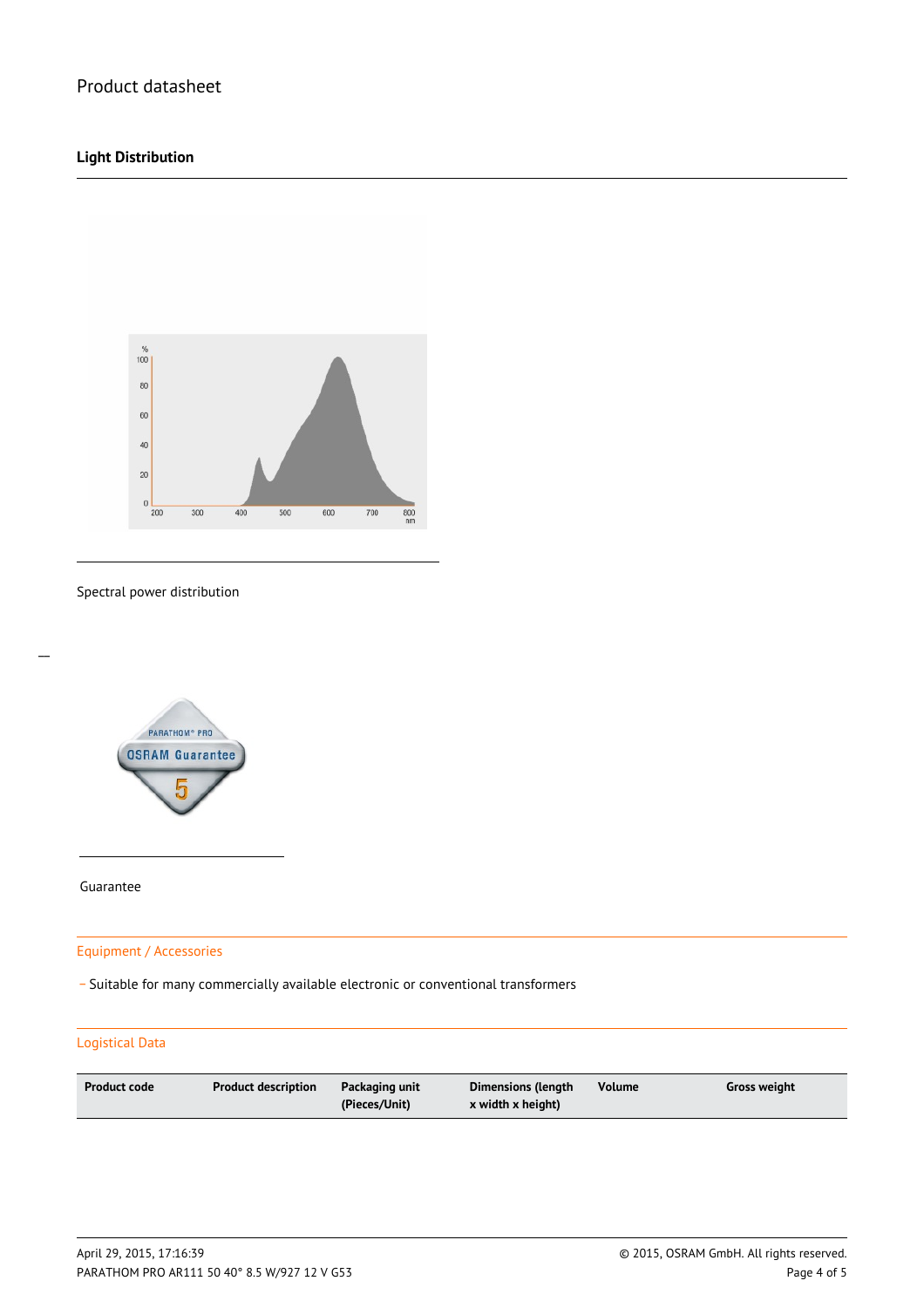| 4052899907751 | PARATHOM PRO     | Shipping carton box 275 mm x 185 mm x 6.61 dm <sup>3</sup> |        | 1341.00 g |
|---------------|------------------|------------------------------------------------------------|--------|-----------|
|               | AR111 50 40° 8.5 |                                                            | 130 mm |           |
|               | W/927 12 V G53   |                                                            |        |           |

The mentioned product code describes the smallest quantity unit which can be ordered. One shipping unit can contain one or more single products. When placing an order, for the quantity please enter single or multiples of a shipping unit.

#### References / Links

#### For dimming conformity see

<www.osram.com/DIM>

For Guarantee see

 $\blacktriangleright$ <www.osram.com/guarantee>

For further products and actual information concerning LED lamps see

<www.osram.com/ledlamps> ▸

#### Disclaimer

Subject to change without notice. Errors and omission excepted. Always make sure to use the most recent release.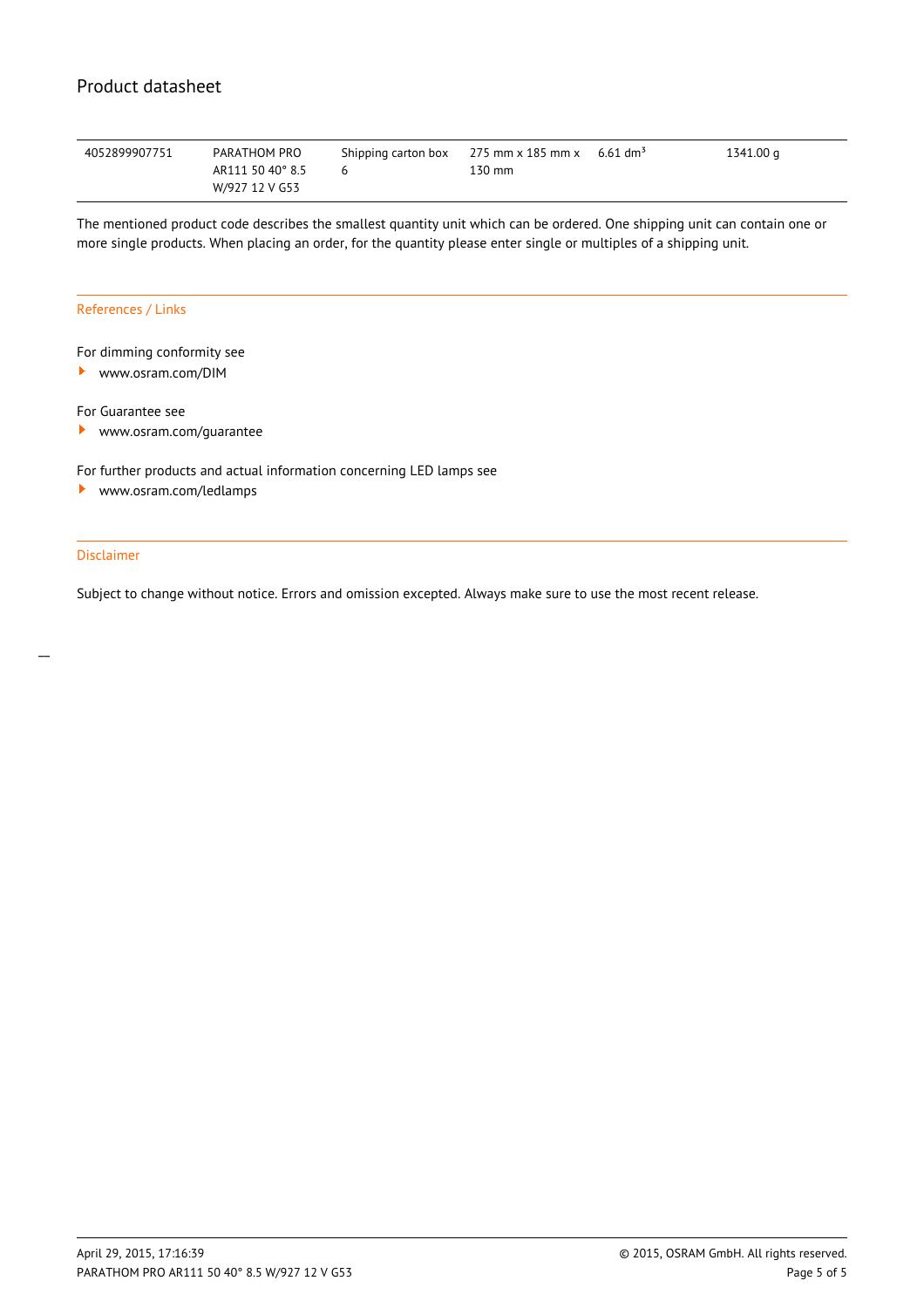

# PARATHOM PRO AR111 50 40° 8.5 W/930 12 V G53

PARATHOM PRO LEDspot 111 | LED reflector lamps AR111 with retrofit pin base



#### Areas of application

- \_ Shops
- \_ Galleries
- \_ Museums
- Shops and exhibition rooms
- \_ Directional light sources

#### Product benefits

- \_ Very low energy consumption
- \_ Extremely long life
- \_ Robust against vibrations
- No UV and near-IR radiation in the light beam
- \_ Efficient generation of white light

#### Product features

- Professional LED lamp
- \_ Dimmable (with many common dimmers, see also www.osram.com/dim)
- \_ Lifetime: up to 45,000 h
- Mercury-free lamps
- High color consistency
- \_ Made in Germany



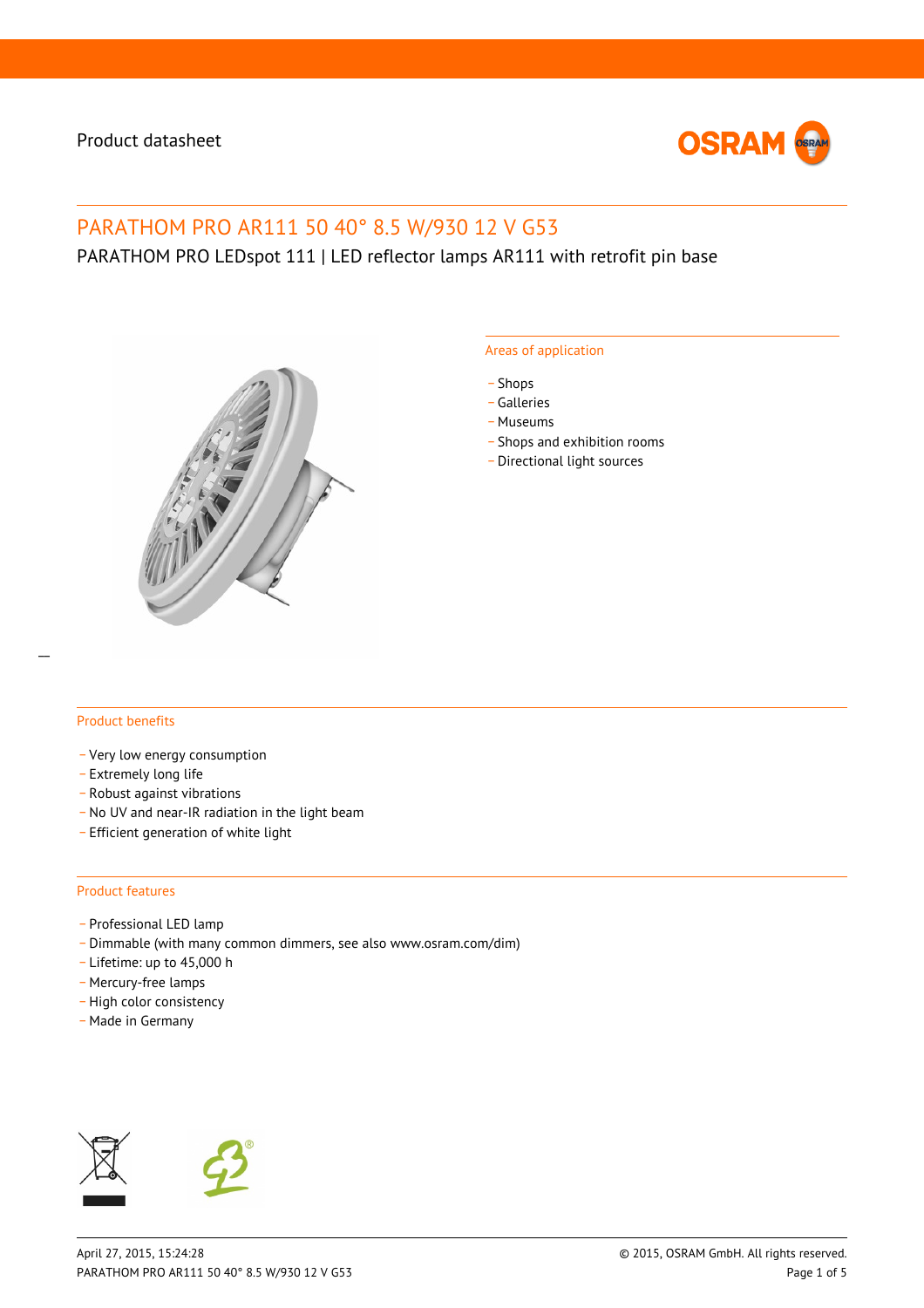#### Technical data

## **Electrical data**

| Rated wattage                          | 8.50 W  |
|----------------------------------------|---------|
| Nominal wattage                        | 8.50 W  |
| Nominal voltage                        | 12.0 V  |
| Claimed equiv. conventional lamp power | 50 W    |
| <b>Rated luminous flux</b>             | 450 lm  |
| <b>Operating frequency</b>             | 5060 Hz |
| Power factor $\lambda$                 | 0.92    |

### **Photometrical data**

| <b>Nominal luminous flux</b>         | 450 lm            |
|--------------------------------------|-------------------|
| Color temperature                    | 3000 K            |
| Color rendering index Ra             | 90                |
| Light color (designation)            | Warm White        |
| Standard deviation of color matching | $<$ 4 sdcm        |
| Nominal useful luminous flux 90°     | 450 lm            |
| Rated useful luminous flux 90°       | 450 lm            |
| Rated peak intensity                 | $1200 \text{ cd}$ |

## **Light technical data**

| Beam angle                         | 40°              |
|------------------------------------|------------------|
| Warm-up time (60 %)                | 0.00 s           |
| <b>Starting time</b>               | 0.0 s            |
| Nominal beam angle                 | $40^{\circ}$     |
| Rated beam angle (half peak value) | 40.00 $^{\circ}$ |

# **Dimensions & weight**

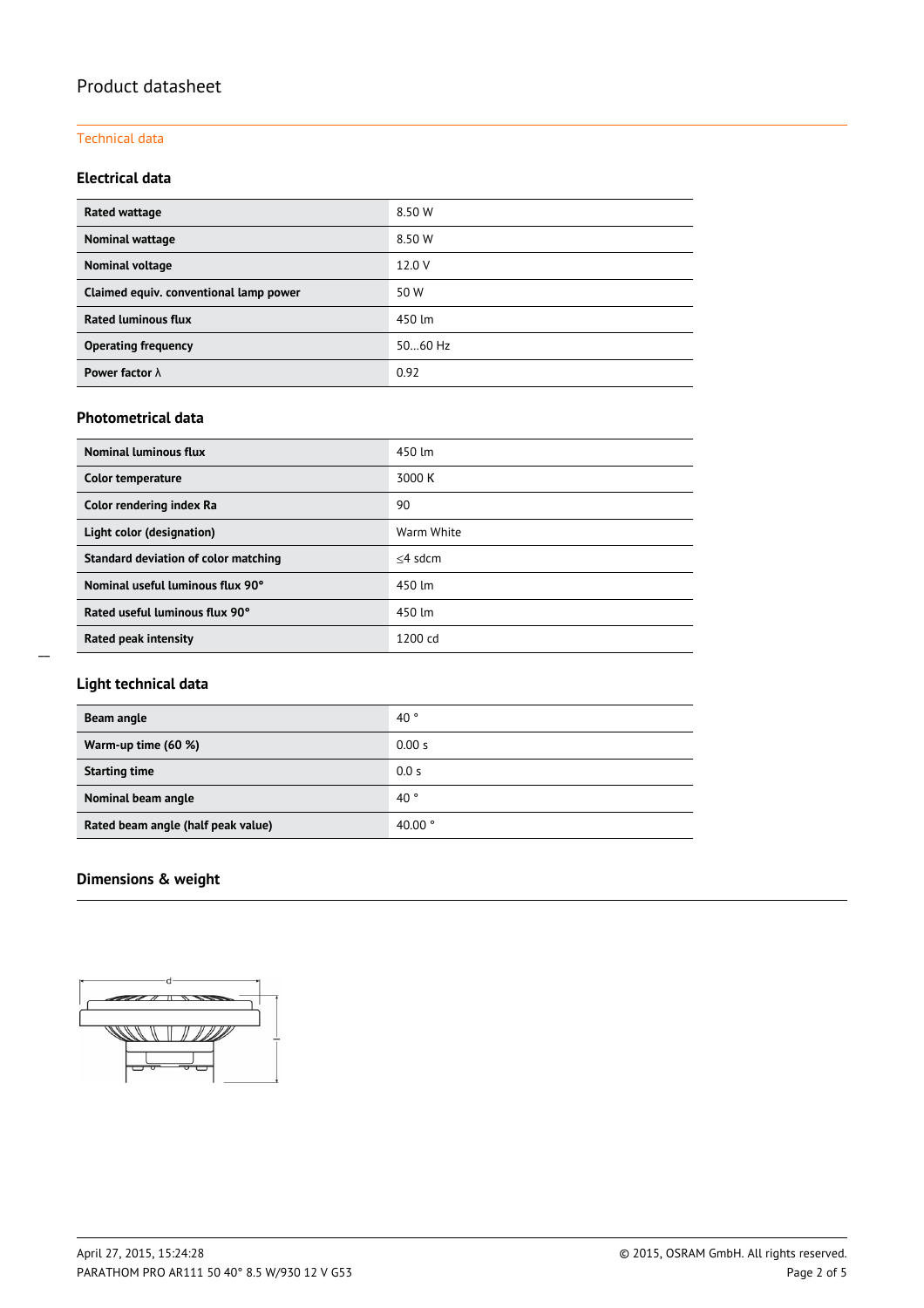| Overall length    | 58.5 mm            |
|-------------------|--------------------|
| <b>Diameter</b>   | $111.0 \text{ mm}$ |
| <b>Outer bulb</b> | AR111              |
| Length            | 58.5 mm            |
| Maximum diameter  | $111.0 \text{ mm}$ |

#### **Lifespan**

| Nominal lamp life time                  | 45000 h |
|-----------------------------------------|---------|
| Rated lamp life time                    | 45000 h |
| Number of switching cycles              | 1000000 |
| Lumen main.fact.at end of nom.life time | 0.70    |

#### **Additional product data**

| <b>Base (standard designation)</b> | G53                                                                                                                                                                                                                                                                                                                                                          |
|------------------------------------|--------------------------------------------------------------------------------------------------------------------------------------------------------------------------------------------------------------------------------------------------------------------------------------------------------------------------------------------------------------|
| Mercury-free                       | Yes                                                                                                                                                                                                                                                                                                                                                          |
| Appropriate disposal acc. to WEEE  | Yes                                                                                                                                                                                                                                                                                                                                                          |
| <b>Product remark</b>              | All technical parameters apply to the entire lamp/Due<br>to the complex production process for light-emitting<br>diodes, the typical values shown for the technical LED<br>parameters are purely statistical values that do not<br>necessarily match the actual technical parameters of<br>each individual product, which can vary from the<br>typical value |

 $\overline{a}$ 

| <b>Dimmable</b> | $V_{\alpha\beta}$<br>. .<br>ر ب |
|-----------------|---------------------------------|

1) With many common dimmers

## **Certificates & standards**

| <b>Energy efficiency class</b> |              |
|--------------------------------|--------------|
| <b>Energy consumption</b>      | 10 kWh/1000h |

## **Country specific categorizations**

| <b>ILCOS</b>    | DRR-8,5-12-G53-111/40 |  |
|-----------------|-----------------------|--|
| Order reference | PPAR111 5040 8,       |  |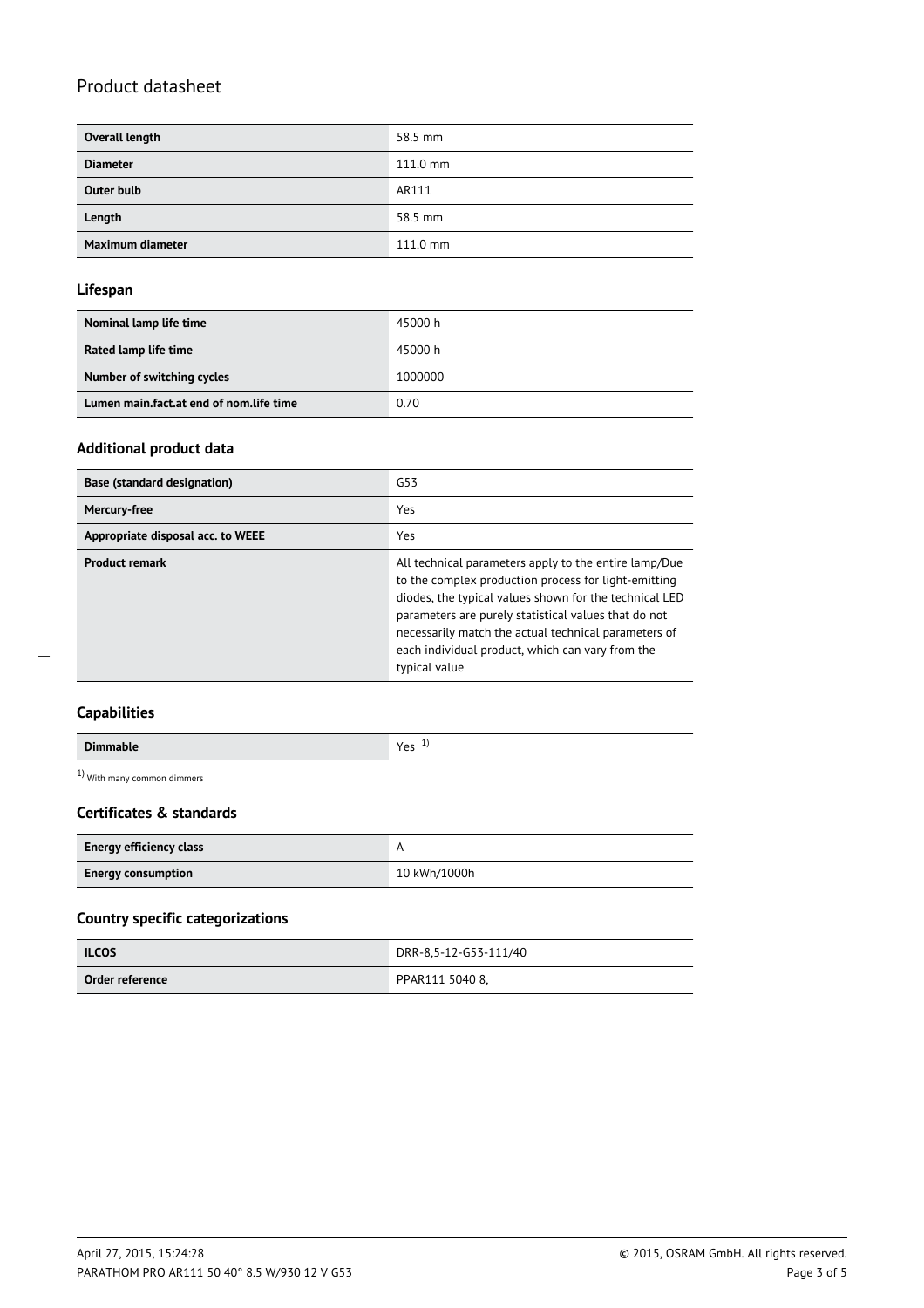## **Light Distribution**



#### Spectral power distribution



Guarantee

 $\overline{a}$ 

### Equipment / Accessories

\_ Suitable for many commercially available electronic or conventional transformers

#### Logistical Data

| <b>Product code</b><br>Product description | Packaging unit<br>(Pieces/Unit) | Dimensions (length<br>x width x height) | <b>Volume</b> | Gross weight |
|--------------------------------------------|---------------------------------|-----------------------------------------|---------------|--------------|
|--------------------------------------------|---------------------------------|-----------------------------------------|---------------|--------------|